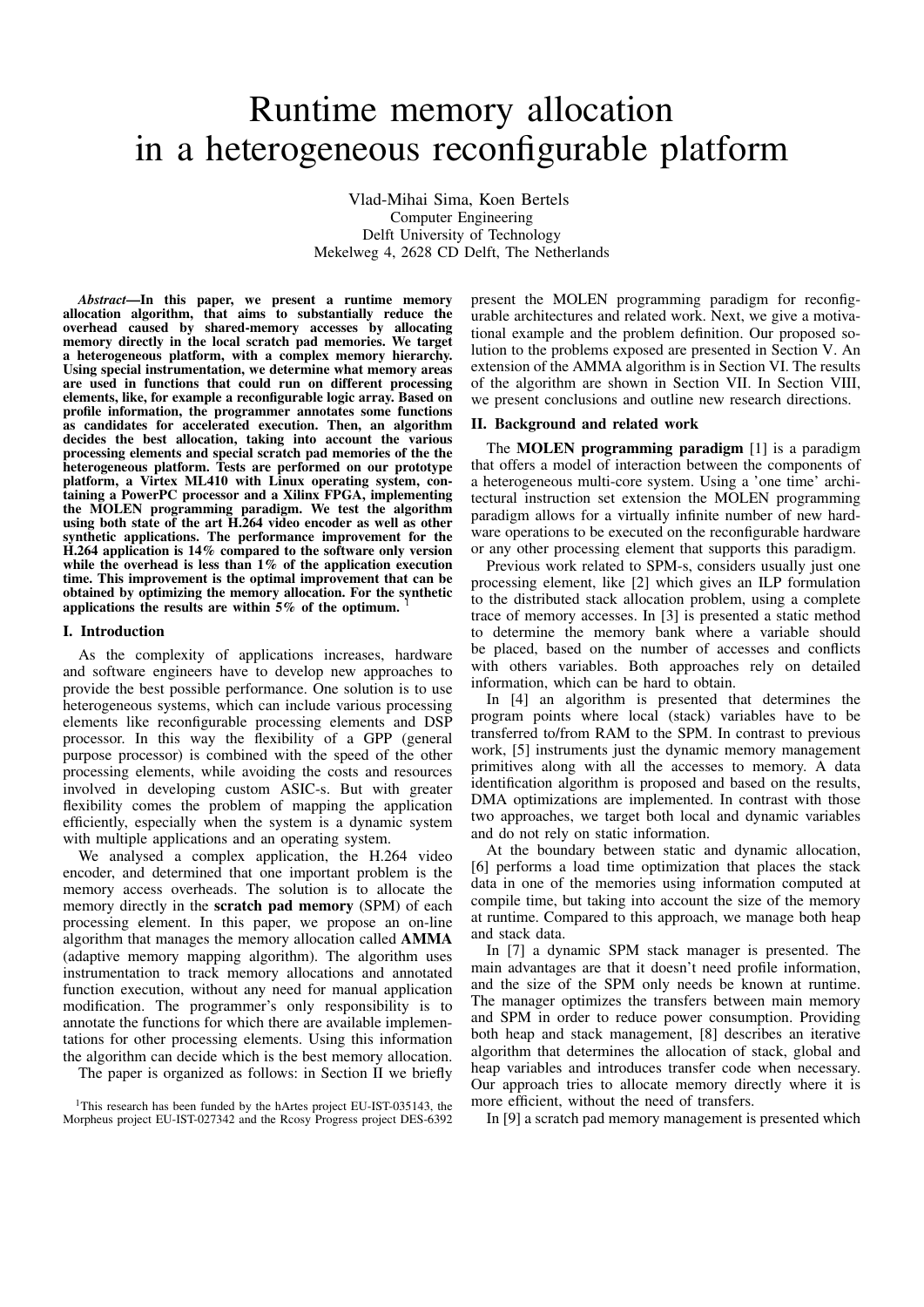

Fig. 1: Hartes platform architecture

```
#pragma call_hw FPGA
int satd(char *p1,char *p2,
  int s1, int s2);
```
#### Fig. 2: Annotated function

```
memcpy(spm_buf1,buf1,size_buf1);
memcpy(spm_buf2,buf2,size_buf2);
r = \text{sad(spm_buff1,spm_buff2,4,4)};
```
Fig. 3: Code with transfer added to move data between main memory and SPM

relies on compile time information to decide how to divide the scratch pad memory between multiple applications. The algorithm can extract at compile time information about a specific loop type and then, at runtime, give each application memory, based on the amount requested, but compared to our approach it does not take into account the possible performance improvement obtained by the allocation of each memory block.

There are also hardware solutions, like those proposed in [10] and [11], which modify the MMU of the processor in order to manage the scratch pad memory. These solutions are complex as they require extensive hardware changes, and usually can't be applied to existing platforms.

#### III. Motivation - H.264 application

We started by trying to map the open source implementation of the H.264 video codec on a heterogeneous platform. The H.264 video codec is a state of the art codec in video compression. The heterogeneous platform is the HARTES [12] platform which contains an ARM as general purpose processor, a Xilinx Virtex4 FPGA and an Atmel Magic DSP. The general architecture is described in Figure 1. We focus our analysis on the encoder part of the codec. By profiling the application two kernels (computationally intensive functions) were identified: satd (around 20% of the execution time) and sad (around 10% of the execution time). FPGA implementations were generated for those functions and MOLEN pragma annotations where introduced in the application source code. An example of such an annotation is given in Figure 2. One problem is that the FPGA kernels can access just the BRAM from the FPGA, which in fact constitutes the local SPM. To take advantage of the acceleration of the FPGA kernels, we had to modify the code and insert a memory transfer before each annotated function invocation, as in Figure 3. As the access to the memory was not linear, the memory accesses introduced unnecessary transfers, which resulted in an application slowdown of more than 2x.

Our proposed solution is to allocate the data directly in the SPM thereby reducing substantially the need for DDR based memory accesses. This implies detecting all the places where memory is allocated, and most important, as the size of the SPM is small, determine which of the allocations are worth  $buf1 = malloc_spm(size_buff);$ buf2 = malloc\_spm(size\_buf2); ...........................  $r = \text{sad(buf1,buf2,4,4)};$ 

Fig. 4: Code modified so that buf1 and buf2 are allocated directly in the SPM

to allocate in the SPM. For example in Figure 4 both buffers are allocated using a special allocation function, so they will always reside in the SPM. Also the SPM can be used by multiple applications, so the available size can vary from one execution to another.

In summary, any algorithm that wants to solve those issues need to address the following:

- Problem 1: identify which allocations are candidates for allocation in SPM.
- Problem 2: determine the total needed memory size (which is especially challenging for dynamic memory allocation).
- Problem 3: prioritize between various allocations in multiple applications based on the speedup.

We propose a dynamic allocation algorithm, that can track the memory allocations at application run time and then allocate the memory efficiently, by inserting code similar with the one in Figure 4. This is done for the allocations that will bring the highest overall improvement in performance. This improvement will be determined based on the function speedup and on the execution count.

#### IV. Problem definition

The problem can be split in two parts: the allocation tracking and the mapping algorithm.

## A. Allocation tracking

Given the application source code, and the annotated functions, a list will be maintained with all the memory allocations that are used in those functions. For each combination of allocations used in a kernel we have an associated gain which represents how much time would be saved if that kernel would be executed accelerated. This gain can be obtained either at compile time, by profiling the software and the FPGA implementation, or can be computed at runtime by profiling the software and the FPGA implementations. We assume in the rest of the paper that we have this information provided at compile time. The gain is computed by multiplying the time saved by using the accelerated implementation with the execution count.

# B. Memory mapping

The second part of the problem is to find which set of memory allocations have to be placed in the SPM to obtain the best performance. We assume that all the kernels execute sequentially. If parallel execution would be considered, the general idea of the algorithm holds, but some of the equation should be modified. Graphically, this is depicted in Figure 5 where the circles represent one kernel call, the rectangles represent the memory blocks and the big squares represent the memory. The gain for a kernel invocation can be obtained just if all the memory blocks are allocated to the SPM. In our example just  $K1$  and  $K2$  will run in hardware, while  $K3$  will run on the GPP. With this mapping the gain would be of 400ms.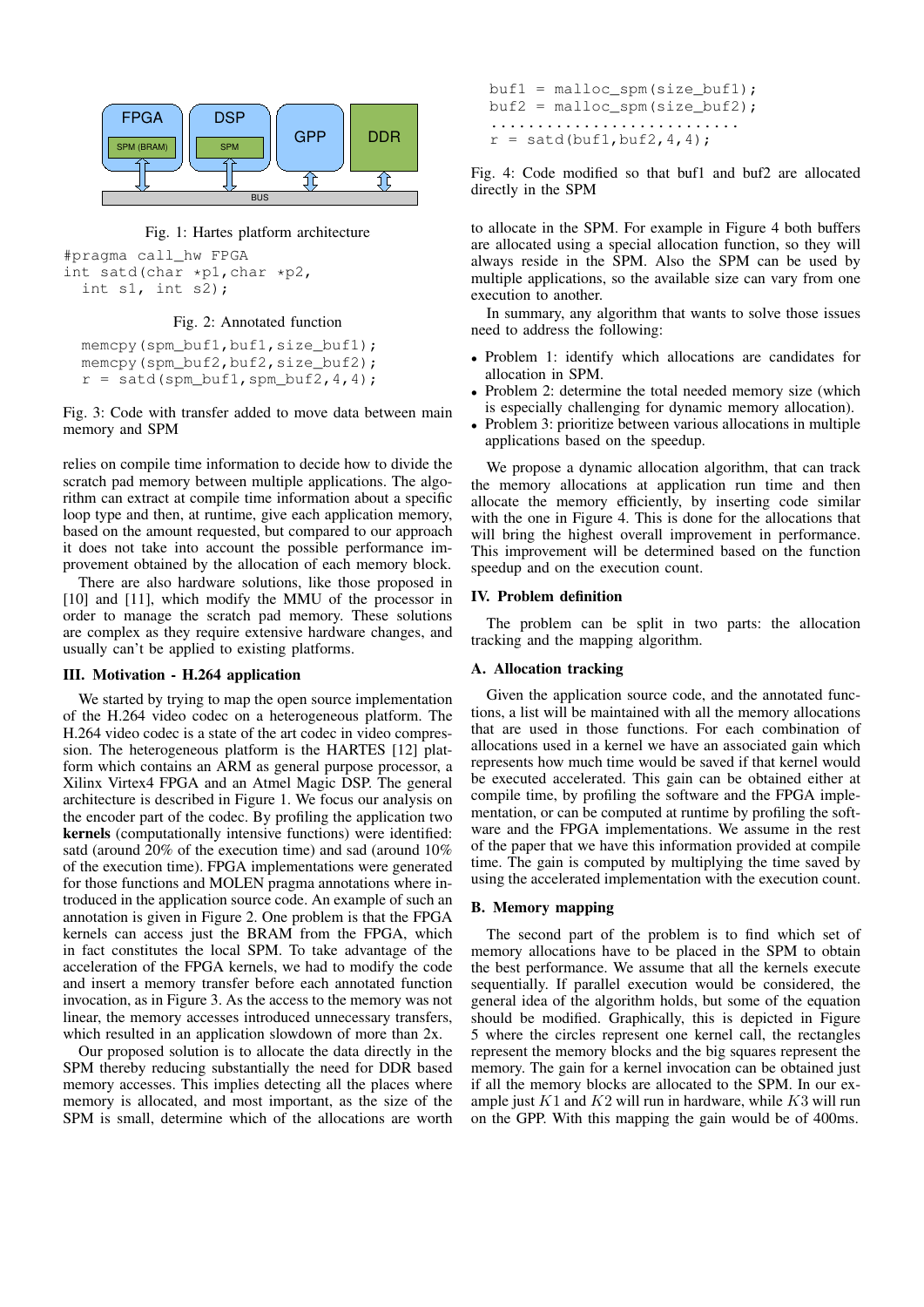

Fig. 5: Motivational example

#### V. AMMA framework

To solve the problems described, we present a dynamic framework, composed of three modules: the allocation tracking module, the execution module and the mapping algorithm. The application is instrumented with these modules by special optimization passes from the compiler. The allocation module tracks at run time all the allocations by managing a list with the starting and ending address of the currently allocated blocks (stack, global and heap). It also allocates the memory based on the decision of the allocation algorithm (scratch pad or main memory). The execution module, determines at runtime, for each of the annotated functions, if the data is allocated in SPM, and in that case uses the accelerated implementation. It also updates the gains associated with each combination of memory allocations, based on the known speedup of the current annotated function invocation. We call the lists of memory allocations, together with the associated gains the **memory allocation lists** or in short MAL. The MAL will be created at the first application execution, and the allocation module will update it, save it and restore it across multiple application runs.

The algorithm that computes the best allocation will be executed just at specific points in the program execution. It will be executed first after the MAL was generated for (at least) one application execution. Then, the algorithm must be called again in at least two cases. The first case is when the size of the available scratch pad memory changes because the operating system needs more memory for other applications. The second case is when an allocation is no longer optimal because of a change in the input data.

Using this approach, the only application modification needed is the annotation of the functions that can be run accelerated. Our approach is semi automatic and does not involve a manual analysis to determine exactly what allocations are needed by which kernels (and thus solves Problem 1). The size of the allocated memory will be determined just at runtime, giving more flexibility to the system (and thus solves Problem 2). If multiple applications are present the allocation can be done in such a way that the overall system performance is improved (solves Problem 3).

```
function:
   sp = cm_stack_allocate(id,size);
cm_stack_add(id,sp,sp+size);
   ...
sp = cm_stack_deallocate(id);
  return;
```
Fig. 6: Code added for functions for stack instrumentation (architecture dependent)

# A. Allocation tracking module

The allocation module has two tasks: to manage the allocated memory blocks and, for new allocations, place them into the memory the allocation algorithm determined it would be best for the overall performance. Depending on the type of memory object, different mechanisms are used.

# Global variables

All the global arrays are transformed to pointers and are initialized in a special initialization function *cm global init*. This is done so that the array addresses are not fixed at link time, but rather initialized at the application loading. This mechanism is one of the mechanisms used by the compiler when generating position independent code. In this function, there are two steps: the ranges of the arrays are added to the MAL for further checking and based on the allocation decided by the algorithm, each of the arrays is allocated either in main memory or in the scratch pad memory.

#### Stack variables

As the stack management is architecture dependent, so is the allocation module that treats stack variables. It has to be designed for each GPP the AMMA has to support.

Tracking the stacks for all functions would introduce unnecessary overhead. Instead, we performed an optimization by instrumenting just those functions which are found on a path from the root of the call graph (*main* function) to one of the annotated functions. If function pointers are used, we will always consider that such a pointer can point to an annotated function and instrument the function using the function pointers. Another optimization is to detect if any of the local variables in a function are used as parameters for other calls. If this is not the case, it means the local variables will never be used by annotated functions, so the instrumentation would be useless.

For each instrumented function a special header is added to the assembly code. First *cm allocate* returns the address for the stack of the function, based on the decision that was taken by the algorithm. Then *cm stack add* is called which, based on an identifier, will add the starting and ending address to a list in the MAL. A pseudo-code of the wrapper is given in Figure 6, where *sp* is the stack pointer for local variables.

# Heap memory allocations

To track the dynamic memory allocations, a wrapper around standard allocation functions is provided. The wrapper has two functions: add the allocations to the MAL and allocate the memory according to the decision of the allocation algorithm. One allocation is identified in this case by the address from which *malloc* was called.

# B. Execution module

The execution module is used only for the functions annotated with a pragma by the programmer. It's role is to update internal data structures that track what memory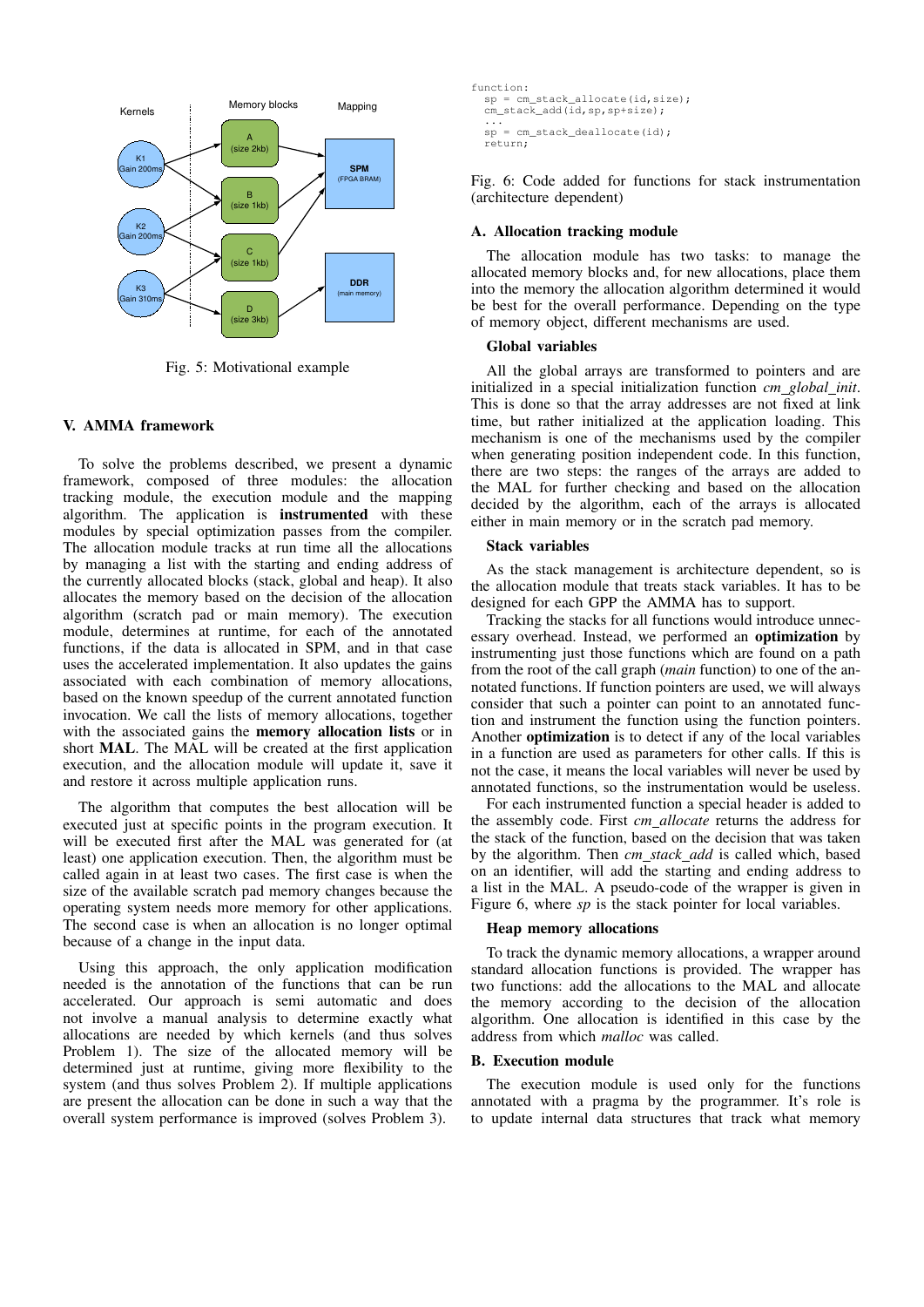```
a[m] array of memory allocations
m[n] array of combinations of allocations
compute_scores(a,m);
```

```
alloc = 0
for i = 0 to n
   if(alloc + a[i].size < memory size)
mark a[i] to be placed in spm
      alloc + = a[i].size
```
Fig. 7: AMMA algorithm

areas are used by accelerated functions. Then, if all the data is placed in the appropriate memory, it will invoke the accelerated implementation.

# C. Mapping Algorithm

sort(a,descending)

The data available to the algorithms can be formally represented by:

- the set of memory allocations,  $A = \{a_j, j = \overline{1..m}\}\,$ , where m is the number of allocations tracked, and  $a_i$  is one allocated block.
- the combinations in which the allocations are used by each kernel. There can be multiple combinations used by each kernel, and one allocation can be in multiple combinations. Let the set of all combinations be  $S = \{C_i, i = \overline{1..n}/C_i =$  $({a_j}, {k_{i_{gain}}})$ . We denote by  $C_i$  a combination of memory allocations used in at least one kernel invocation and by  $a_i$ a specific memory allocation. The time gained by allocating all the memory in set  $C_i$  to scratch pad memory and running the associated kernel accelerated is denoted by  $k_{i_{gain}}$ .
- the size of the available scratch pad memory.

The idea of the algorithm is to order the memory allocations based on the memory score then allocate them to scratch pad memory, until the memory is full. The score is computed as the sum of the gains of the kernels that use that specific allocation. This is represented for memory location  $a_i$  as  $a_{j_{score}}$  and we compute it using Equation 1. This is a very low overhead algorithm, as it needs just one sort operation on the memory objects and one pass to fill the memory. The pseudo-code is given in Figure 7.

$$
a_{j_{score}} = \sum_{a_j \in C_i} k_{i_{gain}} \tag{1}
$$

The main drawback of AMMA is that it does not take into account the fact that in order to obtain the gain, a complete group of memory allocations must be in SPM. For example, if we consider Figure 5, *K2* can't execute in HW unless both memory block *A* and *B* are allocated to SPM.

### VI. AMMA extension

We now describe an extended version of the same algorithm, which we call AMMAe, which is more complex but provides better solutions than AMMA. We also give the ILP formulation of the problem, which will be used as benchmark as it guarantees to compute an optimal solution.

# AMMAe algorithm

We now discuss an extension to the proposed AMMA algorithm where 2 new elements are introduced. We first present the new equations and then discuss their meaning. We introduce the following modified equations to compute the scores for each memory object:

```
a[m] array of memory allocations
m[n] array of combinations of allocations
\text{alloc} = 0do
  changed = false
   compute_scores_extended(a,m)
sort(a,descending)
   for i = 0 to n
if(alloc + a[i].size < memory size)
        mark a[i] to be placed in spm
alloc + = a[i].size
        remove a[i] from a
        changed = true
       break
```
while (not changed)



$$
s_i = \sum_{a_j \in C_i, a_j \text{ is not allocated}} a_{j_{size}} \tag{2}
$$

$$
a_{j,i_{score}} = \begin{cases} 0 & , \text{ if } s_i < f \text{ or } a_j \notin C_i \\ k_{i_{gain}} \cdot \frac{a_{j_{size}}}{s_i} & , \text{ otherwise} \end{cases} (3)
$$

$$
a_{j_{score}} = \sum_{i}^{n} a_{j,i_{score}} \tag{4}
$$

where,  $s_i$  represents, at the current iteration, the memory that kernel  $i$  needs so that it will run in hardware.

The first element is that, the gain of a kernel is only added to the score of a memory allocation when it can fit the available remaining SPM memory. This is represented by the if statement in Equation 3. In our example, and considering an SPM of size 3k, the gain of kernel K3 will not be added to the score of either memory block  $B$  or  $C$ , because its required memory does not fit the SPM.

The second change to the AMMA algorithm is represented by the equation  $k_{i_{gain}}$  ·  $\frac{a_{i_{size}}}{s_i}$ . This equation multiplies the kernel gain by the proportion the current block represents of the total memory needed for kernel  $k_i$ . This way we take into account how much the current memory block consumes of the total required memory the kernel needs. This is represented by the  $\frac{a_{j_{size}}}{s_i}$ . The larger this factor is, the more the kernel gain is taken into account.

The modified algorithm, that recomputes the scores after each allocation, is shown in Figure 8. Assuming  $f$  is the free memory at the current step, the new gain formula is given by Equation 4. The outline of the algorithm is given in Figure 8.

Assuming we have the kernels and memory allocations in Figure 5 and an available memory of 5 kbytes, the steps of AMMA and AMMAe are shown in Table I and Table II.

TABLE I: AMMA algorithm example

| Iteration                                          |     | Memory allocations scores |     | Allocated | Free    |            |
|----------------------------------------------------|-----|---------------------------|-----|-----------|---------|------------|
|                                                    |     |                           |     |           | to SPM  | <b>SPM</b> |
|                                                    | 200 | 400                       | 510 | 310       |         |            |
|                                                    | 200 | 400                       |     | 310       |         |            |
|                                                    | 200 |                           |     | 310       | C, B    |            |
|                                                    |     |                           |     | 310       | C, B, A |            |
| Kernels executed accelerated: $K1,K2$ - gain 400ms |     |                           |     |           |         |            |

For AMMA the memory allocation's scores are computed only once using Equation 1.

The gain for memory block  $A$  is the one generated by kernel  $K1$ , A while the gain for memory block  $D$  is the one generated by kernel  $K1$ . For memory blocks  $C$  and  $D$ , 2 kernels contribute to their gains. In each step, the memory block with the highest score is chosen to be allocated to the SPM. The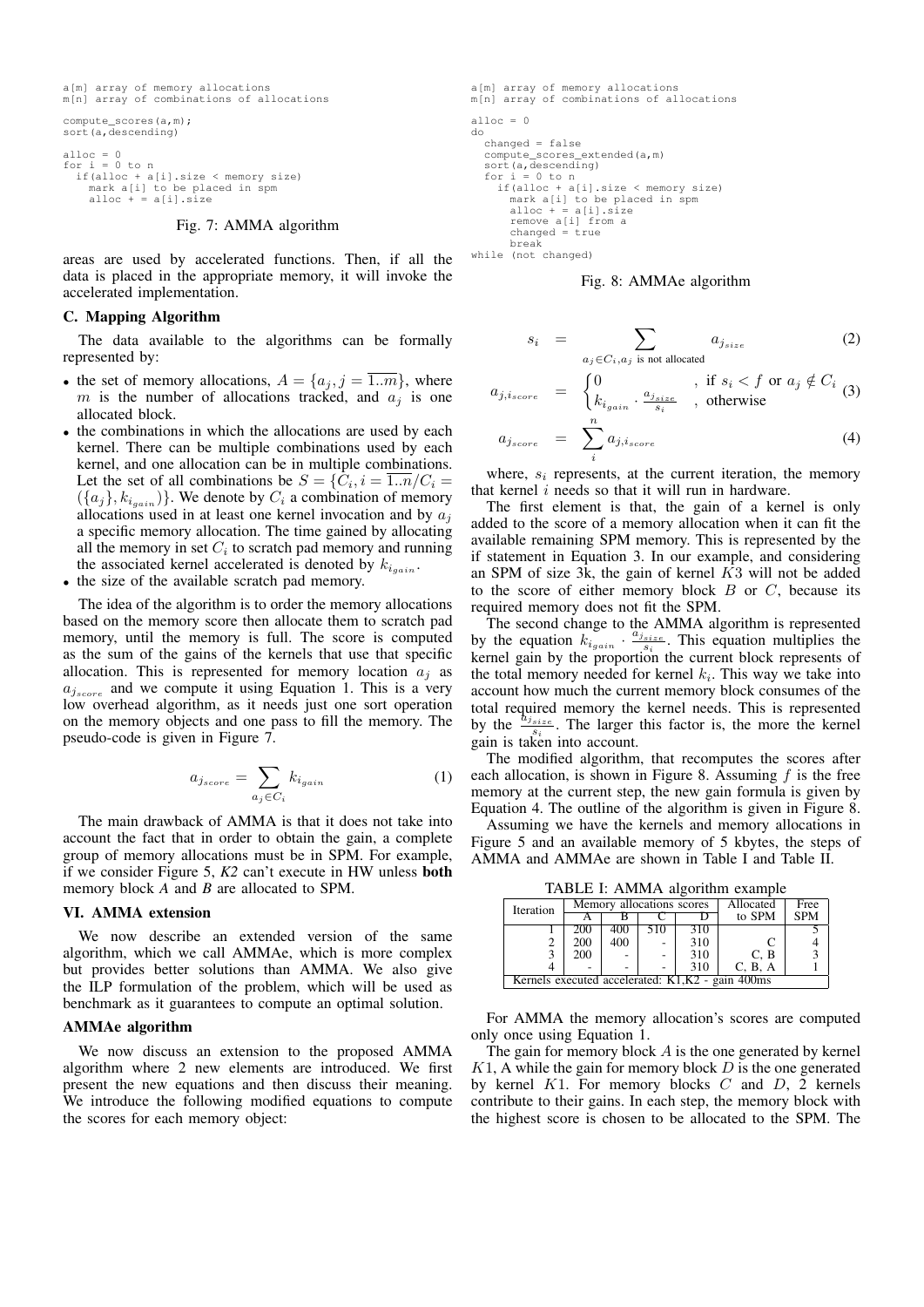| allocate to $DDR(A, B, C, D)$                      | allocate to SPM(A, B, C)<br>allocate to DDR(D)                          |  |  |  |
|----------------------------------------------------|-------------------------------------------------------------------------|--|--|--|
| call $K1(A,B)$<br>call $K2(B,C)$<br>call $K3(C,D)$ | call accelerated K1(A, B)<br>call accelerated K2(B,C)<br>call $K3(C,D)$ |  |  |  |
| Gain:0                                             | Gain: 400 ms                                                            |  |  |  |

Fig. 9: Code before and after AMMA algorithm

instructions that would be executed with and without AMMA applied are shown in Figure 9. We can see memory blocks A, B, C are allocated to SPM and K1 and K2 are accelerated.

TABLE II: AMMAe algorithm example

| Iteration                                         |     | Memory allocations scores gains |     | Allocated | Free    |            |  |
|---------------------------------------------------|-----|---------------------------------|-----|-----------|---------|------------|--|
|                                                   |     |                                 |     |           | to SPM  | <b>SPM</b> |  |
|                                                   |     | 166                             |     | 232       |         |            |  |
|                                                   | 133 | 166                             | 410 |           |         |            |  |
|                                                   |     | 200                             |     |           | D. C    |            |  |
|                                                   |     |                                 |     |           | D. C. B |            |  |
| Kernels executed accelerated: K2, K3 - gain 510ms |     |                                 |     |           |         |            |  |

| allocate to DDR(A, B, C, D)                      | allocate to $SPM(B,C,D)$<br>allocate to DDR(A)                         |  |  |  |
|--------------------------------------------------|------------------------------------------------------------------------|--|--|--|
| call K1(A,B)<br>call $K2(B,C)$<br>call $K3(C,D)$ | call $K1(A,B)$<br>call accelerated K2(B,C)<br>call accelerated K3(C,D) |  |  |  |
| Gain:0                                           | Gain: 510ms                                                            |  |  |  |

Fig. 10: Code before and after AMMAe algorithm

AMMAe uses Equation 4 to compute the gain for each memory allocation. We give examples for  $s_{K1}$  and  $a_{B_{score}}$  as the rest are computed similarly. The memory needed to run K<sub>2</sub> accelerated is:

$$
s_{K1} = a_{A_{size}} + a_{B_{size}} = 3
$$

We compute now the score associated with block  $B$ .  $B$  is used by two kernels,  $K1$  ( $K1_{gain} = 200$ ) and  $K2$  ( $K2_{gain} = 200$ ). But kernel K1 needs both blocks A  $(a_{A<sub>size</sub>} = 2k)$  and B  $(a_{A<sub>size</sub>} = 1k)$  to run, so, we add to the score of B just a part of gain of kernel  $K1$  proportional to block size of  $B$  from the total size needed ( $s_{K1} = 3$ ). The same applies for K2. The entire equation is:

$$
a_{B_{score}} = k_{K1_{gain}} \cdot \frac{a_{B_{size}}}{s_{K1}} + k_{K2_{gain}} \cdot \frac{a_{B_{size}}}{s_{K2}} = 166
$$

After each allocation iteration, all the scores have to be recomputed as the total sizes needed by one kernel will change (we consider just the additional size needed, without taking into account the already allocated blocks). After the first iteration, the total size needed by kernel  $K3$  will be just the size of  $C$ , as block  $D$  is already allocated. Hence the score for C will change. The algorithm is applied until no further allocation is possible.

The instructions that would be executed without and with AMMAe applied are shown in Figure 10. We can see  $B$ ,  $C, D$  are allocated to SPM and  $K2$  and  $K3$  are executed accelerated, resulting in a bigger gain than for AMMA.

## ILP formulation

For each of the memory allocation we associate a 0 - 1 variable  $(x_i)$  which will be 1 in case that the memory allocation will be made in a SPM. For each combination of memory allocations (so, for each kernel invocation) we

associate a  $0 - 1$  variable  $(y_i)$  which will be 1 in case all the memory allocations in it are allocated in SPM. Let  $n$  be the number of memory allocations combinations. Using this notation our objective function is:

$$
max(\sum_{i=1}^{n} y_i \cdot k_{i_{gain}}) \tag{5}
$$

We need a constraint linking the combinations of memory allocations with each allocation. Let  $c_i$  be the number of allocations in  $C_i$ . The idea is that  $y_i$  is 1 just if all the corresponding  $x_i$  are also 1. We can e express this for each i, as:

$$
y_i \le \frac{\sum_{a_j \in C_i} x_j}{c_i} \tag{6}
$$

Let  $m$  be the total number of memory allocations. Ensuring that all the allocation fit in SPM will be imposed by the following constraint (where  $MEM$  is the total size of SPM):

$$
\sum_{j}^{m} x_j \cdot a_{j_{size}} < MEM \tag{7}
$$

#### VII. Empirical validation

Although the analysis was done for the HARTES platform, we did the empirical validation of our approach on different but similar platform namely a Xilinx Virtex-4 ML410 which is based on the Xilinx XC4VFX60 FPGA. The main reason for this was that the development of the operating system for HARTES was not finished at the time of the tests. The memories used in our design are: a Flash memory used as external memory, an internal 256 MB DDR2 memory as main memory and a 128 kbytes BRAM used as scratch pad memory. The kernels were implemented using the DWARV tool [13]. The system runs at 200 MHz and the hardware designs are clocked at 100 MHz. The compiler used to instrument the application was a modified GCC 4.3 Power-PC compiler.

As this is a runtime algorithm, overheads are important in measuring its performance. We present separately the overheads involved in constructing the MAL in Table III. The videos used are the videos available at [14]. Compared to the speedups that can be obtained by applying AMMA, the overhead incurred by it is negligible.

TABLE III: Execution time overhead of constructing memory allocation table for stack and dynamically allocated variables

| Instrumen<br>-tation    |                      |                   |                     |                        |                        |                 |
|-------------------------|----------------------|-------------------|---------------------|------------------------|------------------------|-----------------|
| Dynamic<br><b>Stack</b> | $0.38\%$<br>$0.36\%$ | $0.37\%$<br>0.58% | ${<}0.1\%$<br>0.33% | ${<}0.1\%$<br>$1.07\%$ | ${<}0.1\%$<br>$<$ 0.1% | 24%<br>$0.52\%$ |
|                         |                      |                   |                     |                        |                        |                 |

Another, similar, but less important issue is the execution time of the AMMA and AMMAe algorithms. Even if this algorithm will execute rarely, we present in Table IV the results obtained when testing with the synthetic applications. For the ILP algorithm, we ran just one subset of problems, because of the long execution times. The three cases are increasingly complex synthetic applications. Their generation is explained in Section VII-B.

#### A. H.264 video encoder

We used the instrumentation and algorithm presented to compile and run the H.264 video codec. The execution pattern in the encoder is dependent on the input data. Around 35% of the execution time is spent in two kernels: *satd wxh* and